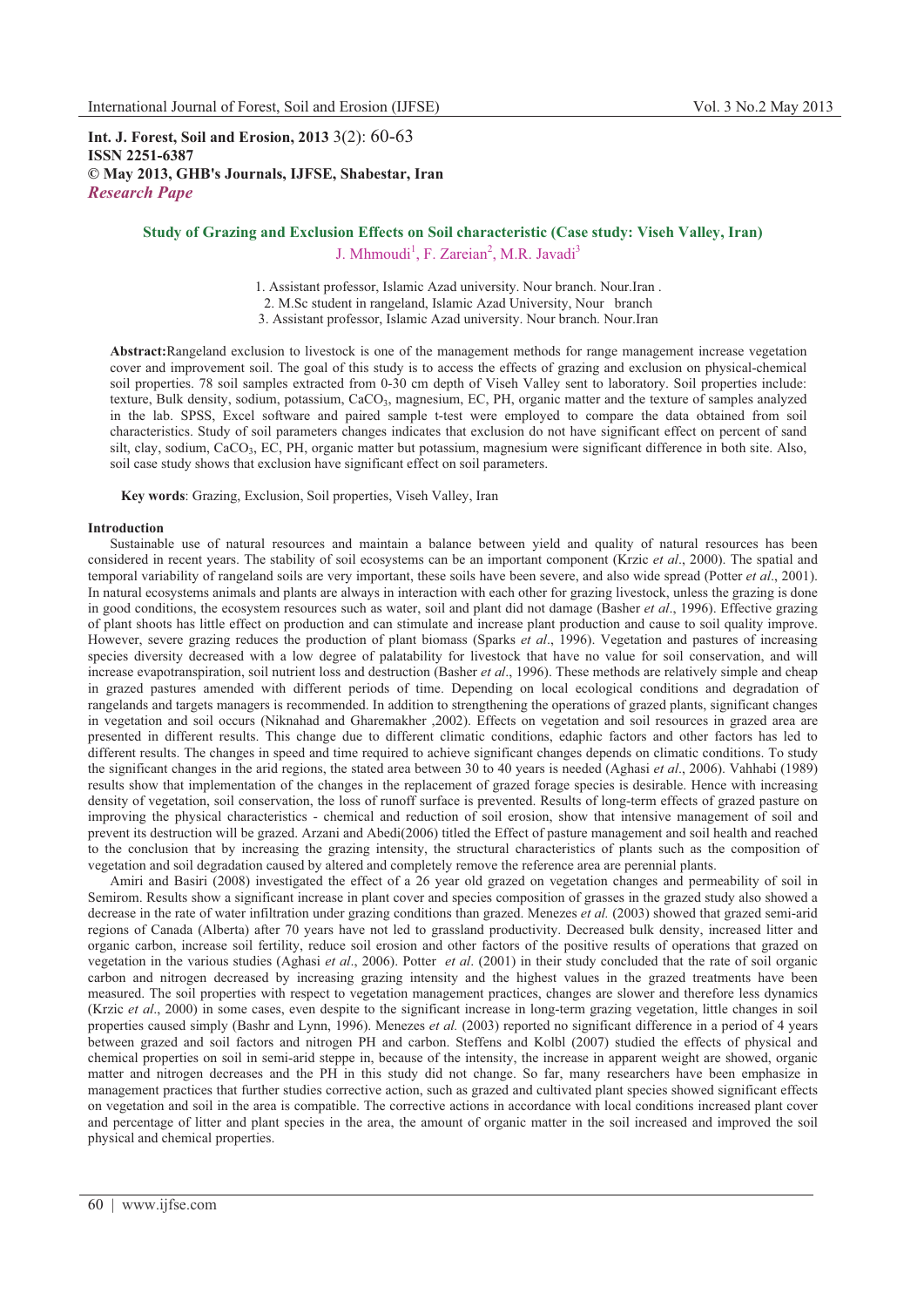# **Materials and Methods**

## **Introducing the region**

The study area is located between "20 '00  $\degree$  51 to" 45 '05  $\degree$  51 east longitude, and "20 '46  $\degree$  35 to" 50 '49  $\degree$  35 north latitude. Watershed area is 2516.53 ha. Regional Environmental Plan 23.62 km, minimum altitude is 1315 m and its maximum altitude is 2554 m. According to the meteorology and climate studies, the total average annual rainfall of 417 mm which is equal to its highest occurs in spring at April. The mean annual temperature, based on studies of nearby stations -0.9° to 33 °C varies. The geological structure and geological studies related to the Tertiary Period is the Eocene Karaj Formation. The dominant vegetation in the area of pasture and rangeland plants in the region is more than 80 percent. Natural trees and shrubs are seen in the region of very low density and the amount is less than one percent of the region. Four types of pasture vegetation types are: 1 - wheat grasses type, 2 - type grasses diverse shrub, 3 - type grasses Artemisia species, 4 - perennial grasses in the area of diverse vegetation types have been identified. There is no problem in the area and type of livestock, livestock of sheep and goats but by considering the number and time of grazing problems are seen in the area, thus the existing range allotments Viseh and Kelak names under grazing livestock pastures are more than six months, whereas only animals allowed on this project can be done to determine the capacity of rangeland use for a month are more Tendency in almost all types of negative type, and a whole range except for the breeding and preservation and restoration of rangeland vegetation . Tendency in almost all types of negative type, and a whole range except for the breeding and preservation and restoration are rangeland vegetation. According to the general conditions of mountains and hills, surrounding the area that often surrounds is not desirable in terms of cover. out of the rock mass stone and rocks presenting findings at or below 10 cm soil layer, indicating that this soil depth in these zones, especially in the highlands and rocky reef areas, soils are very shallow to shallow.

Although the downstream areas and areas with a slope of broken soil depth is more appropriate. But most of these sectors dominated settlements, facilities, etc. accordingly. Therefore, considering the general conditions soil burning area such as genetic conditions, geological structure, climate, and factors governing the erosion and destruction, it is reasonable to accept evolution and transformation of the soil and was not very active and dynamic and suitable result.

## **Sampling and analysis of physical - chemical soil**

The study area grids (1000  $\times$  1000 m) were randomly assigned within them, a total of 55 samples (15 samples in the grazing area, 40 samples of the grazed area) of 30-0 cm soil depth were collected in the spring (Figure 1). The following tests on the samples after drying in air and 2-mm sieve was then passed by the hydrometric method of soil physical degradation, EC soil EC devices use a digital meter, PH using PH meter, the lime by acid-base titration method to measure calcium and magnesium Compleximetry method, sodium and potassium samples flame photometry method, block method was used to measure organic matter.



**Figure 1.** Sampling locations in the area

### **Statistical description of data**

Distribution of parameters, such as; standard deviation, coefficient of variation, skewness, and the strain data obtained by using statistical analysis software SPSS17 and compared the two regions. Normally in the absence of data, using the log normal distribution was used to normalize them. Data between 1 - to 1 is considered as normally distributed data, Independent t tests to examine differences in soil properties (the area under it and grazed) were used. T-test is a parametric test used to compare averages. For this population due to independent groups, independent samples t-test was used. All statistical comparisons are done on the surface.

#### **Results**

Comparison between the two regions, physical and chemical properties of soil and grazed are as below: Bulk density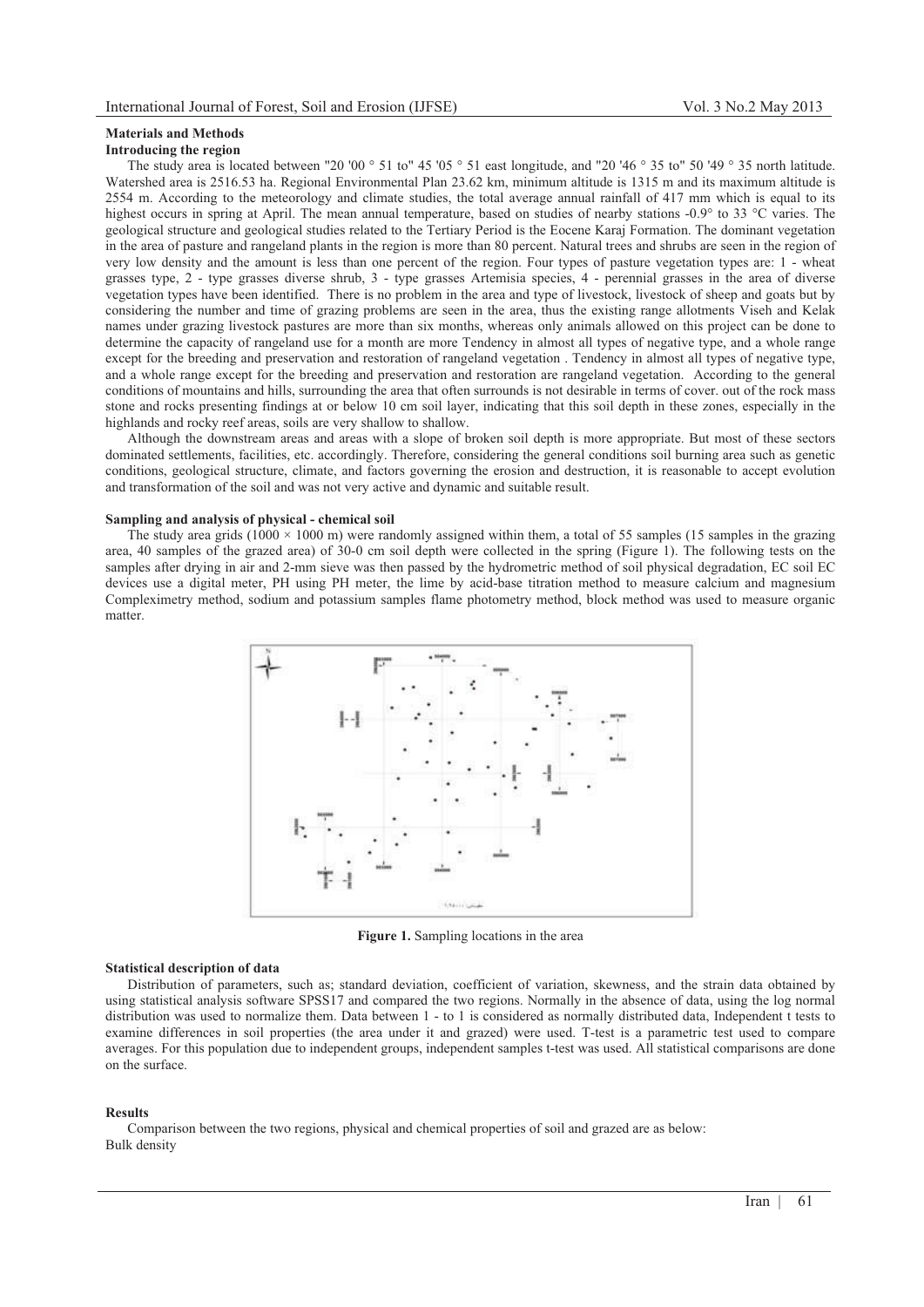As shown in the Table 1 the average bulk density in the region is 1.6400 and grazed in the region is 1.66386, according to1 Independent t-test the p-value equal to 906/0 is the higher amount, assuming it can be concluded that H. Between the two regions cannot be denied and there is no significant difference at 5% level. Silt Variable

The average of silt in exclusion area is 20.1333 and at the grazed area is 5714/23. The p-value is equal to 0.578 and this value is greater than  $\alpha = 0.05$  hence it can be concluded that, there is no significant difference in terms of silt. Sand Variable

Concentration of sand in the Exclusion area is 69.4667 and in the grazed region is 65.2619 The p-value is equal to 0.357 thus, it is no difference between the percentage of sand in the grazed and exclusion area. Clay Variable

The mean percentage of clay in the Exclusion and grazed area are 10.4000 and 11.2143 according to p-value there is no significant difference at 5% between two regions.

Ca Variable

 The average of calcium concentration in exclusion area measured is 4.3700 and in grazed area are 2.2226 the p-value for Ca is 0.110. It can be concluded that there is no significant difference in calcium amount in 5% in two regions. Acidity Variable

Soil acidity in the exclusion region is 7.1707 and at the under management grazed area is equal to 7.5411 according to the pvalue (0.998) there is no significant difference between the concentration. Lime Variable

The average of lime in the exclusion region is 6.8333 and in the grazed area is equal to 6.8290. The p-value is equal to 0.998 so the variable amount of lime in the grazed area and exclusion region has no significant difference at 5% level. Electrical conductivity Variable

The average variable of electrical conductivity in the exclusion and grazed area are 0.6917, 0.07510 , respectively. The pvalue is 0.45. There is no significant difference between two regions. Organic matter Variable

The average of organic matter in the grazed area is equal to 0.6787, 0.6898 and the value of this variable in the independent ttest p-value is equal to 0.916. Finally we can conclude that there is no significant difference at 5% level between two areas. Variable sodium

| <b>Parameters</b>       | Area      | <b>Std Deviation+Mean</b> | df | t        | T test |
|-------------------------|-----------|---------------------------|----|----------|--------|
| Bulk density            | Grazing   | $0.03071 + 1.6400$        | 55 | 0.119    | ns     |
|                         | Exclusion | $0.04269 + 1.66386$       |    |          |        |
| Silt Variable           |           |                           |    | $-0.966$ |        |
|                         | Grazing   | 10.16202+20.1333          | 55 |          | ns     |
|                         | Exclusion | 11.89413+23.5714          |    |          |        |
| Sand Variable           | Grazing   | 14.33212+69.4667          | 55 | 0.930    | ns     |
|                         | Exclusion | 15.26523+65.2619          |    |          |        |
| Clay Variable           | Grazing   | 5.09622+10.4000           | 55 | $-0.560$ | ns     |
|                         | Exclusion | 4.74489+11.2143           |    |          |        |
| Ca Variable             | Grazing   | 8.56154+4.3700            | 55 | 1.624    | ns     |
|                         | Exclusion | $0.94702 + 2.2226$        |    |          |        |
| ph Variable             | Grazing   | 1.78127+7.1707            | 55 | $-1.276$ | ns     |
|                         | Exclusion | $0.20677 + 7.5411$        |    |          |        |
| Lime Variable           | Grazing   | 4.10708+6.8333            | 55 | 0.003    | ns     |
|                         | Exclusion | 5.51824+6.8290            |    |          |        |
| Electrical conductivity | Grazing   | $0.26342 + 0.6917$        | 55 | $-0.761$ | ns     |
| Variable                | Exclusion | $0.27809 + 0.7510$        |    |          |        |
| Organic matter Variable | Grazing   | 0.28814+0.6787            | 55 | $-0.105$ | ns     |
|                         | Exclusion | 0.36886+0.6898            |    |          |        |
| Variable sodium         | Grazing   | $1.07703 + 3.3000$        | 55 | $-0.541$ | ns     |
|                         | Exclusion | 1.25944+3.4859            |    |          |        |
| Variable Mg             | Grazing   | $0.22981 + 1.3111$        | 55 | $-5.316$ | **     |
|                         | Exclusion | $0.50806 + 1.9795$        |    |          |        |
| Variable K              | Grazing   | 25.22170+189.61           | 55 | $-4.386$ | **     |
|                         | Exclusion | 35.30597+230.26           |    |          |        |

**Table 1.** Comparison of results of statistical factors in the soil under Grazing and Exclusion

Variable equal to the average sodium in the region is 3.3000 and in the grazed area is 3.4859. The t-test p-value for a variable amount of sodium, 0.591 is calculated. So between the two regions in terms of variable amounts of sodium, there is no significant difference.

Variable Mg

In the grazed region and the average variable of Mg is 1.3111 and in the exclusion region is 1.9795. P-value for the variable element magnesium was calculated by using independent t-test zero. There was a significant difference between the two regions at the 5% level there.

Variable K